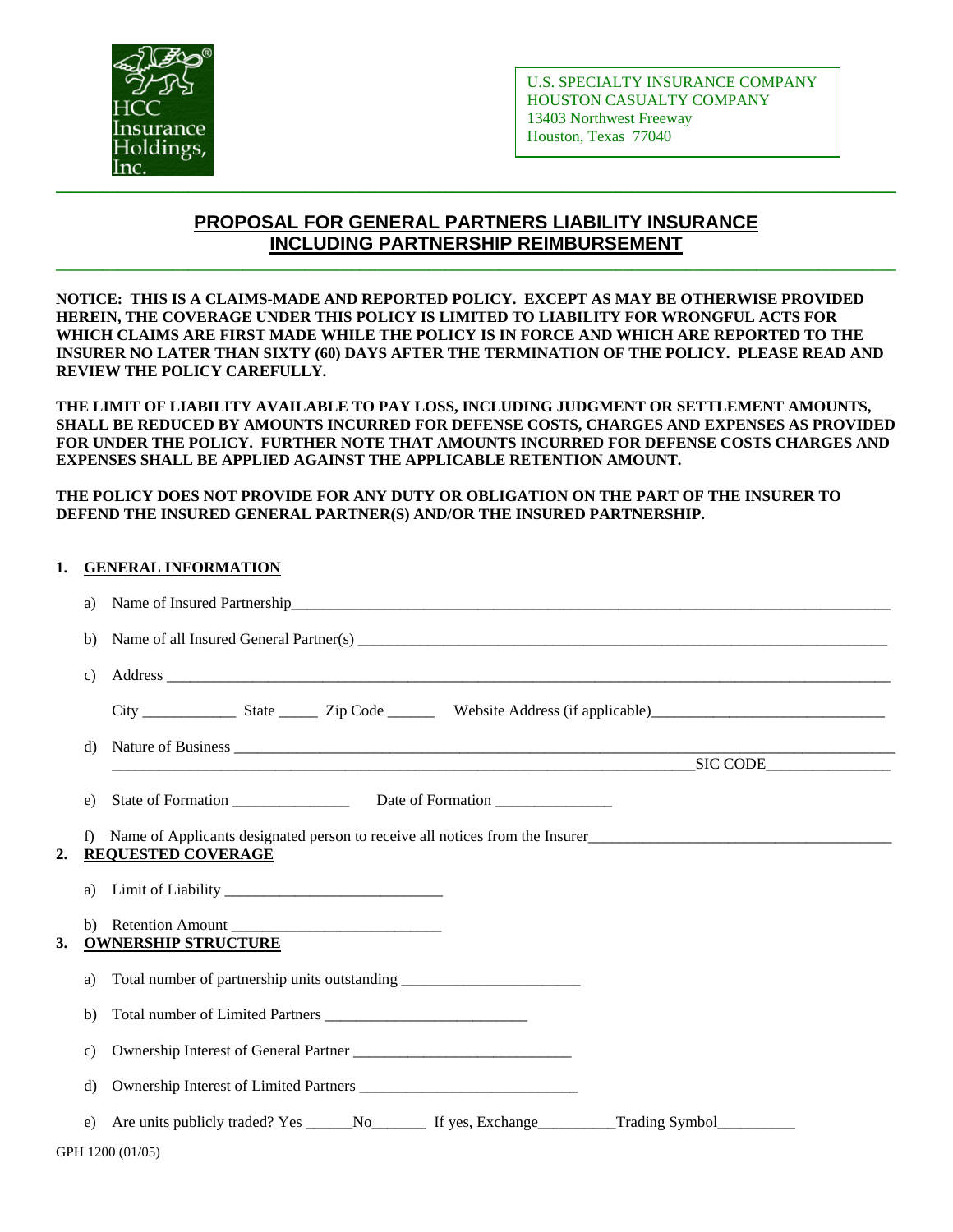- f) Dividend/Distribution History for the last three (3) years \_\_\_\_\_\_\_\_\_\_\_\_\_\_\_\_\_\_\_
- g) Are funds commingled among other entities managed by the General Partner(s)?
- h) Names and percentage ownership of any equityholder who holds, directly or beneficially, 5% or more of the shares/partnership units/interests outstanding:

\_\_\_\_\_\_\_\_\_\_\_\_\_\_\_\_\_\_\_\_\_\_\_\_\_\_\_\_\_\_\_\_\_\_\_\_\_\_\_\_\_\_\_\_\_\_\_\_\_\_\_\_\_\_\_\_\_\_\_\_\_\_\_\_\_\_\_\_\_\_\_\_\_\_\_\_\_\_\_\_\_\_\_\_\_\_\_\_\_\_\_\_\_\_\_\_\_\_\_\_

\_\_\_\_\_\_\_\_\_\_\_\_\_\_\_\_\_\_\_\_\_\_\_\_\_\_\_\_\_\_\_\_\_\_\_\_\_\_\_\_\_\_\_\_\_\_\_\_\_\_\_\_\_\_\_\_\_\_\_\_\_\_\_\_\_\_\_\_\_\_\_\_\_\_\_\_\_\_\_\_\_\_\_\_\_\_\_\_\_\_\_\_\_\_\_\_\_\_\_\_

\_\_\_\_\_\_\_\_\_\_\_\_\_\_\_\_\_\_\_\_\_\_\_\_\_\_\_\_\_\_\_\_\_\_\_\_\_\_\_\_\_\_\_\_\_\_\_\_\_\_\_\_\_\_\_\_\_\_\_\_\_\_\_\_\_\_\_\_\_\_\_\_\_\_\_\_\_\_\_\_\_\_\_\_\_\_\_\_\_\_\_\_\_\_\_\_\_\_\_\_

\_\_\_\_\_\_\_\_\_\_\_\_\_\_\_\_\_\_\_\_\_\_\_\_\_\_\_\_\_\_\_\_\_\_\_\_\_\_\_\_\_\_\_\_\_\_\_\_\_\_\_\_\_\_\_\_\_\_\_\_\_\_\_\_\_\_\_\_\_\_\_\_\_\_\_\_\_\_\_\_\_\_\_\_\_\_\_\_\_\_\_\_\_\_\_\_\_\_\_\_

i) Describe any other securities of the Insured Partnership:

## **4. SUBSIDIARY INFORMATION**

a) List all Subsidiary Organizations:

| Name | Nature of Operation | Date Acquired/Created | % owned | State/Country of Formation |
|------|---------------------|-----------------------|---------|----------------------------|
|      |                     |                       |         |                            |
|      |                     |                       |         |                            |
|      |                     |                       |         |                            |
|      |                     |                       |         |                            |
|      |                     |                       |         |                            |
|      |                     |                       |         |                            |
|      |                     |                       |         |                            |
|      |                     |                       |         |                            |

b) Coverage to include all subsidiaries? \_\_\_\_\_\_ Yes \_\_\_\_\_\_ No

If Yes, include a complete listing of all Directors and Officers for each Subsidiary\_\_\_\_\_\_\_\_\_\_\_\_\_\_\_\_\_\_\_\_\_\_\_\_\_\_

## **5. ANNOUNCED CHANGES**

a) Has the Partnership disclosed that it now has under consideration any acquisition, tender offer, merger, divestiture or any type of "roll-up", "roll-over" transaction or consolidation of or by the Applicant, any of its subsidiaries and operating partnerships or any of its subsidiaries? Yes\_\_\_\_No\_\_\_\_\_\_\_ If yes, attach details.

 $\mathcal{L}_\text{max} = \mathcal{L}_\text{max} = \mathcal{L}_\text{max} = \mathcal{L}_\text{max} = \mathcal{L}_\text{max} = \mathcal{L}_\text{max} = \mathcal{L}_\text{max} = \mathcal{L}_\text{max} = \mathcal{L}_\text{max} = \mathcal{L}_\text{max} = \mathcal{L}_\text{max} = \mathcal{L}_\text{max} = \mathcal{L}_\text{max} = \mathcal{L}_\text{max} = \mathcal{L}_\text{max} = \mathcal{L}_\text{max} = \mathcal{L}_\text{max} = \mathcal{L}_\text{max} = \mathcal{$ 

If yes, have they been approved by the board of directors or general partners? Yes\_\_\_\_No\_\_\_\_Date\_\_\_\_\_\_ If so, have they been submitted to the security holders for approval? YES\_\_\_\_NO\_\_\_\_\_Date\_\_\_\_\_

\_\_\_\_\_\_\_\_\_\_\_\_\_\_\_\_\_\_\_\_\_\_\_\_\_\_\_\_\_\_\_\_\_\_\_\_\_\_\_\_\_\_\_\_\_\_\_\_\_\_\_\_\_\_\_\_\_\_\_\_\_\_\_\_\_\_\_\_\_\_\_\_\_\_\_\_\_\_\_\_\_\_\_\_\_\_\_\_\_\_\_\_\_\_\_\_\_\_\_

b) Has the Insured Partnership filed in the past 24 months, or contemplate filing within the next 12 months, any registration statement, prospectus, private placement memorandum, or similar document with any governmental authority for an offering of securities? Yes\_\_\_\_NO\_\_\_\_\_ If yes, provide applicable documents. \_\_\_\_\_\_\_\_\_\_\_\_\_\_\_\_\_\_\_\_\_\_\_\_\_\_\_\_\_\_\_\_\_\_\_\_\_\_\_\_\_\_

\_\_\_\_\_\_\_\_\_\_\_\_\_\_\_\_\_\_\_\_\_\_\_\_\_\_\_\_\_\_\_\_\_\_\_\_\_\_\_\_\_\_\_\_\_\_\_\_\_\_\_\_\_\_\_\_\_\_\_\_\_\_\_\_\_\_\_\_\_\_\_\_\_\_\_\_\_\_\_\_\_\_\_\_\_\_\_\_\_\_\_\_\_\_\_\_\_\_\_\_

c) Has there been any reorganization or arrangement with creditors under federal or state law? Yes No If yes, attach details.

 **\_\_\_\_\_\_\_\_\_\_\_\_\_\_\_\_\_\_\_\_\_\_\_\_\_\_\_\_\_\_\_\_\_\_\_\_\_\_\_\_\_\_\_\_\_\_\_\_\_\_\_\_\_\_\_\_\_\_\_\_\_\_\_\_\_\_\_\_\_\_\_\_\_\_\_\_\_\_\_\_\_\_\_\_\_\_\_\_\_\_\_\_\_\_\_\_\_\_**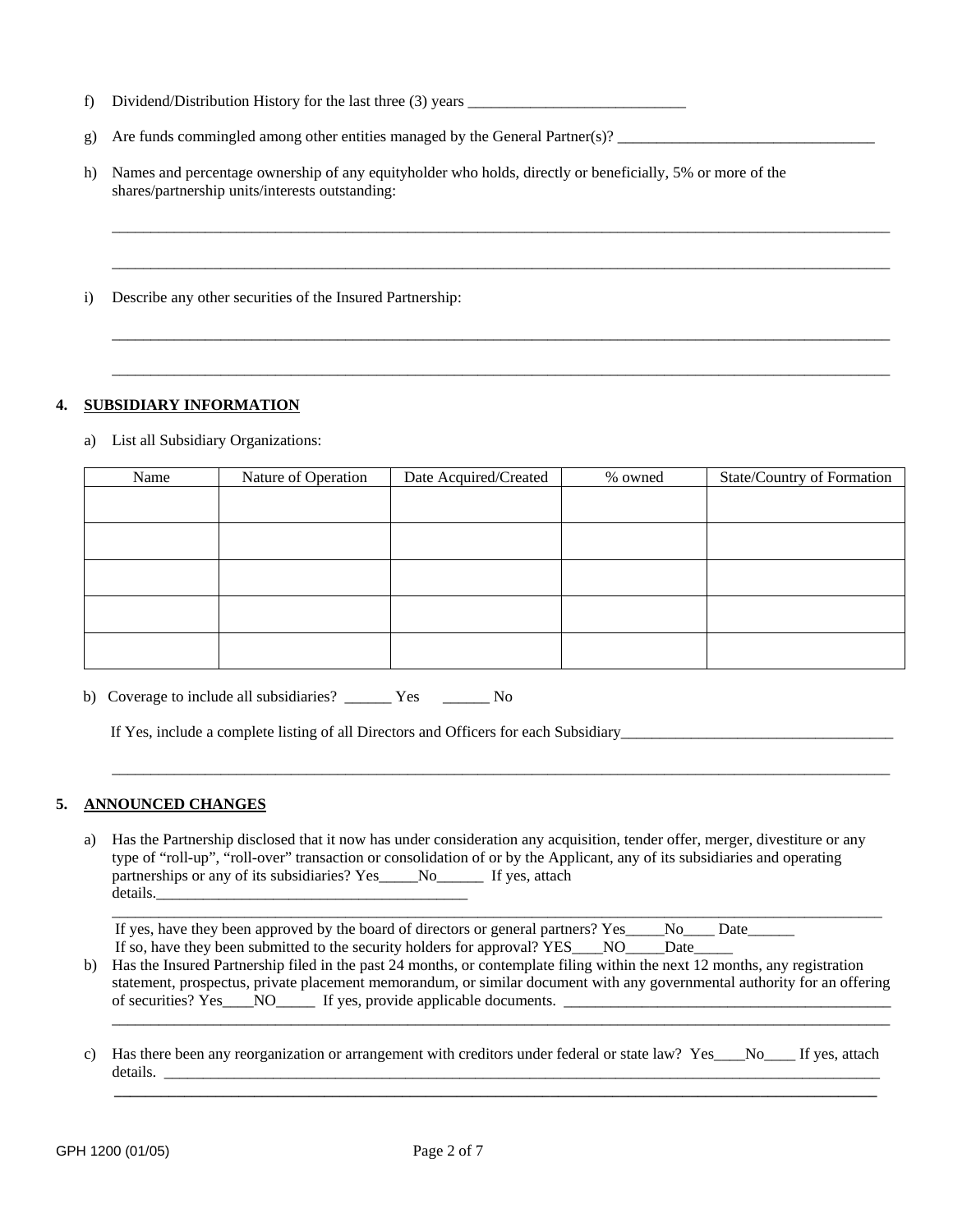## **6. PARTNERSHIP POLICIES**

a) Has the Insured Partnership adopted, if permitted by law, any provision eliminating or limiting the liabilities of its Insured General Partner(s)? YES\_\_\_\_\_\_\_NO\_ If yes, have the limited partner duly approved such provisions? Yes NO Please provide a copy of the indemnification provisions in the Partnership Agreement and any provision eliminating or limiting the Insured General Partner(s) liability. b) Has the Insured Partnership adopted any anti-takeover provisions or other provisions dealing with partnership control in their Partnership Agreement? Yes NO

If yes, have the limited partners duly approved such provisions? Yes\_\_\_\_\_NO\_\_\_\_\_

c) Does the Insured Partnership and/or its Insured General Partner(s), including Subsidiaries and Directors and Officers thereof, presently act or plan to act in the capacity of General Partner in any Partnership not intended for insurance through this proposal? Yes\_\_\_\_\_No\_\_\_\_\_ If yes, please provide details \_

## **7. PREVIOUS INSURANCE**

| 1.44 | D&O/GPL Management Liability                                                                                                              | EPL | <b>Fiduciary</b> |
|------|-------------------------------------------------------------------------------------------------------------------------------------------|-----|------------------|
| a)   | Insurer                                                                                                                                   |     |                  |
| b)   |                                                                                                                                           |     |                  |
|      |                                                                                                                                           |     |                  |
| d)   |                                                                                                                                           |     |                  |
| e)   |                                                                                                                                           |     |                  |
| f)   | Provide details of any prior claims under such previous insurance (if none, so state)                                                     |     |                  |
|      |                                                                                                                                           |     |                  |
| g)   | Has any insurance carrier refused, cancelled or non-renewed coverage?**** Yes No If yes, attach details<br>including when and the reason. |     |                  |

## **RENEWAL APPLICANTS: QUESTIONS 8 AND 9 NEED NOT BE ANSWERED.**

#### **8. CONTINUITY**

## **(PLEASE COMPLETE ONLY IF THERE IS CURRENT PARTNERSHIP LIABILITY INSURANCE IN EFFECT AND DO NOT WISH TO PROVIDE A CURRENT REPRESENTATION STATEMENT AS REQUESTED IN QUESTION 8, BELOW)**

Continuity Date Requested \_\_\_\_\_\_\_\_\_\_\_\_\_\_\_\_\_\_\_\_\_\_\_\_\_\_\_\_

Please provide copies of all policies and applications or proposal forms submitted therefor, dating back to the Continuity Date indicated above. If the Insurer elects to establish a Continuity Date, it shall only do so:

- a) in reliance upon declarations, statements, representations made in or in connection with such prior applications or proposal forms (such declarations, statements, representations shall form a part of this proposal); and
- b) upon the issuance of an endorsement to the policy to be issued, which indicates the Continuity Date granted and any terms, conditions and provisions relevant thereto.

#### **IT IS UNDERSTOOD AND AGREED THAT QUESTION 8 MUST BE ANSWERED IN THE EVENT THAT A CONTINUITY DATE IS NOT GRANTED OR IS NOT REQUESTED.**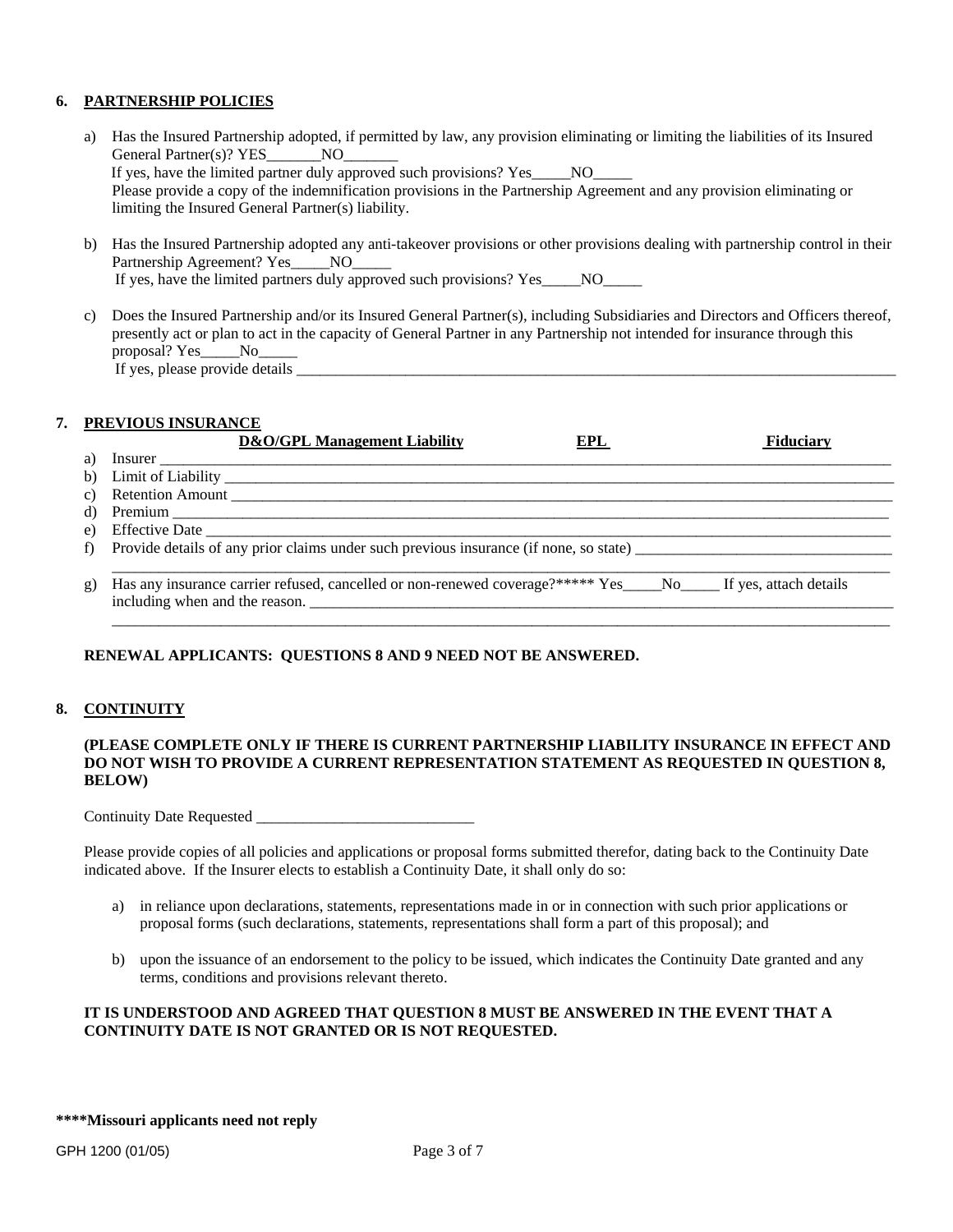#### **9. PREVIOUS EXPERIENCE**

a) Has the Insured Partnership or anyone for whom this insurance is intended, been involved in the following:

|               | (1) any antitrust, copyright or patent litigation?                            | Yes | N <sub>0</sub> |
|---------------|-------------------------------------------------------------------------------|-----|----------------|
|               | (2) any civil or criminal action or administrative proceeding alleging        |     |                |
|               | a violation of any federal, state, local or foreign law but not limited       |     |                |
|               | to securities laws or regulations?                                            | Yes | N <sub>0</sub> |
|               | (3) any representative actions, class actions or derivative suits?            | Yes | No             |
|               | (4) other criminal actions?                                                   | Yes | N <sub>0</sub> |
|               | (5) other material litigation?                                                | Yes | N <sub>0</sub> |
| b)            | Are there any pending claims against anyone for whom this insurance is        |     |                |
|               | intended which may fall within the scope of coverage afforded by any          |     |                |
|               | similar insurance presently or previously in effect?                          | Yes | N <sub>0</sub> |
|               |                                                                               |     |                |
| $\mathbf{c})$ | Has anyone for whom this insurance is intended given notice under the         |     |                |
|               | provisions of any other previous or current similar insurance policy of any   |     |                |
|               | facts or circumstances which may give rise to a claim being made against      |     |                |
|               | the Insured Partnership and/or Insured General Partner(s)?                    | Yes | N <sub>0</sub> |
|               |                                                                               |     |                |
| d)            | Has the applicant or any subsidiary terminated, rescinded or declined any     | Yes | N <sub>o</sub> |
|               | Acquisition, merger, tender offer, or divestiture?                            |     |                |
|               |                                                                               |     |                |
| e)            | Is the applicant or any subsidiary currently or has it been in any material   |     |                |
|               | Breach of any of its debt covenants, loan agreements, contractual obligations |     |                |
|               | or does the applicant anticipate any breach occurring during the proposed     |     |                |
|               | Policy period?                                                                | Yes | N <sub>0</sub> |
| f)            | Have outside auditors stated there are any material weaknesses in the         |     |                |
|               | Applicants system of Internal Controls?                                       | Yes | N <sub>o</sub> |
|               |                                                                               |     |                |
| g)            | Has the Applicant in the last 3 years:                                        |     |                |
|               | changed independent auditors;<br>1)                                           | Yes | N <sub>0</sub> |
|               | restated their financials, or<br>2)                                           | Yes | N <sub>o</sub> |
|               | had any changed in Board of Directors/Managers or<br>3)                       |     |                |
|               | senior management?                                                            | Yes | N <sub>o</sub> |

(If Yes to any of the above, provide details)

## **IT IS UNDERSTOOD AND AGREED THAT IF ANY SUCH CLAIMS EXIST, OR ANY NOTICE SUCH AS DESCRIBED IN QUESTIONS 8. c) HAS BEEN GIVEN, THEN SUCH CLAIMS AND ANY CLAIMS ARISING FROM FACTS OR CIRCUMSTANCES WITH REFERENCE TO QUESTION 8. c) ARE EXCLUDED FROM THIS PROPOSED INSURANCE**.

#### **10. PRIOR KNOWLEDGE**

Does anyone for whom this insurance is intended have any knowledge or information of any act, error, omission, fact or circumstance which may give rise to a claim within the scope of this proposed insurance? The Yes The Yes No

(If Yes, provide complete details)

### **IT IS UNDERSTOOD AND AGREED THAT IF SUCH KNOWLEDGE OR INFORMATION EXISTS, WHETHER OR NOT DISCLOSED, ANY CLAIM ARISING THEREFROM IS EXCLUDED FROM THIS PROPOSED INSURANCE.**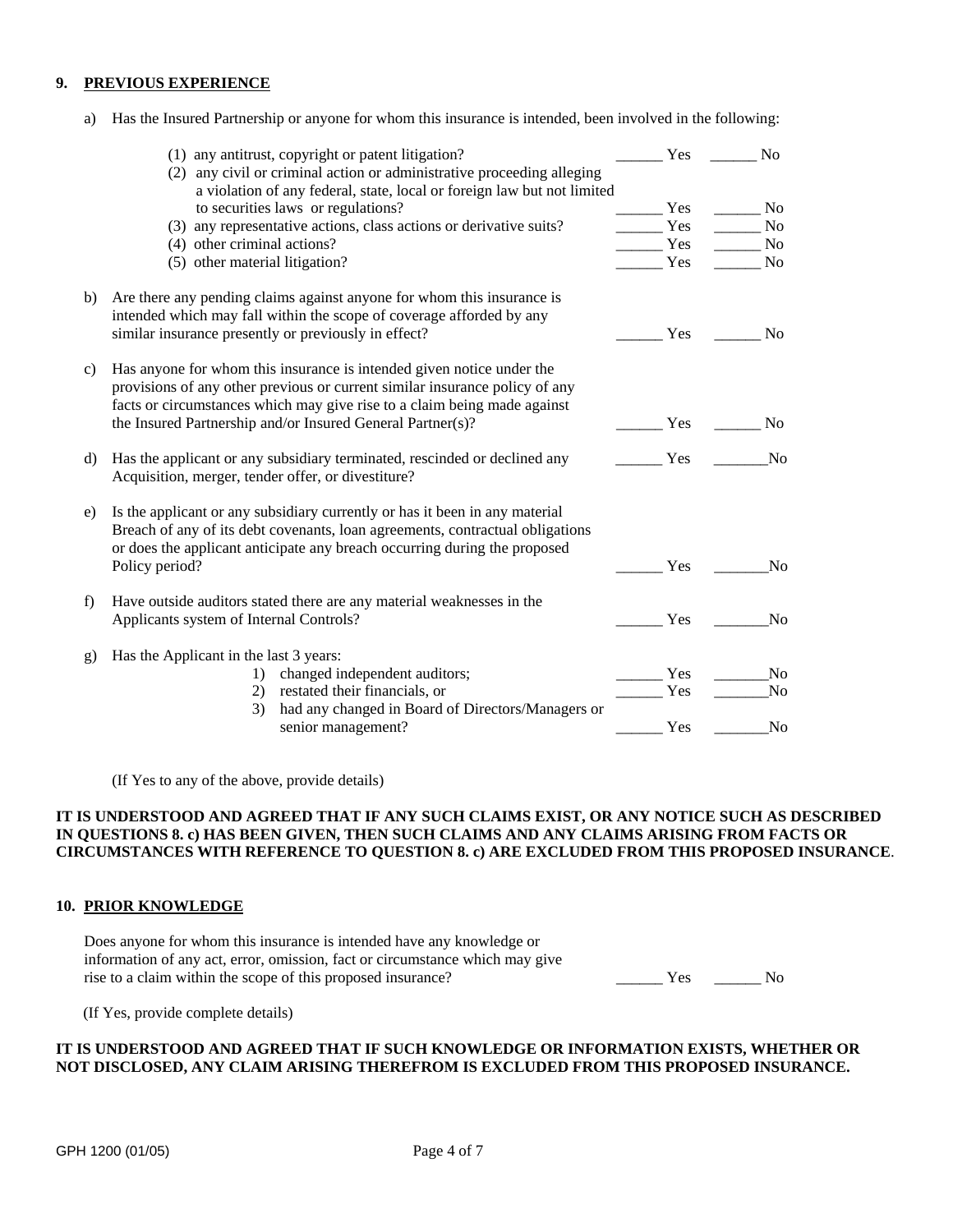## **11. REQUESTED MATERIALS**

- a) Copy of any offering memorandum, prospectus, registration statement completed within the last 18 months or contemplated within the next 12 months (if available) and formative agreements (e.g., partnership agreement, operating agreement, articles of incorporation, by-laws, indemnification provisions, etc. for the Insured Partnership and all operating partnerships for which coverage is requested).
- b) Most recent annual report and interim financial statement for the Insured Partnership and all operating partnerships, with all notes and schedules.
- c) Latest interim financial statements available for the Insured Partnership and all operating partnerships.
- d) Most recent S.E.C. filings (Form 10-K, 10-Q, 8-K etc. if applicable).
- e) Proxy Statements and Notices of Annual Meeting of Security holders within the last 12 months.
- f) List of Directors, Officers, Managers and/or General Partners with biographies and affiliations with other entities.
- g) Other detailed information readily available helping describe the business.
- h) A completed Employment Practices Liability Addendum (if applicable).
- i) A completed Fiduciary Liability Addendum (if applicable).

Completion of this proposal does not bind the undersigned to purchase or the Insurer to issue a policy, but it is agreed that this proposal form together with all attachments to this proposal form, and any other materials submitted to the Insurer shall be the basis of the contract should a policy be issued, and this proposal form, including any attachments and any material submitted herewith, will be deemed attached to and form part of this policy.

Any person who knowingly, or knowingly assists another, files an application for insurance or claim containing any false, incomplete or misleading information for the purpose of defrauding or attempting to defraud an insurance company may be guilty of a crime and may be subject to criminal and civil penalties and loss of insurance benefits.

NOTICE TO COLORADO APPLICANTS: "It is unlawful to knowingly provide false, incomplete, or misleading facts or information to an insurance company for the purpose of defrauding or attempting to defraud the company. Penalties may include imprisonment, fines, denial of insurance and civil damages. Any insurance company or agent of an insurance company who knowingly provides false, incomplete, or misleading facts or information to a policyholder or claimant for the purpose of defrauding or attempting to defraud the policyholder or claimant with regard to a settlement or award payable from insurance proceeds shall be reported to the Colorado Division of Insurance within the Department of Regulatory Agencies."

NOTICE TO DISTRICT OF COLUMBIA APPLICANTS: "WARNING: It is a crime to provide false or misleading information to an insurer for the purpose of defrauding the insurer or any other person. Penalties include imprisonment and/or fines. In addition, an insurer may deny insurance benefits if false information materially related to a claim was provided by the applicant."

NOTICE TO FLORIDA APPLICANTS: "Any person who knowingly and with intent to injure, defraud or deceive any insurer files a statement of claim or an application containing any materially false, incomplete or misleading information is guilty of a third degree felony."

NOTICE TO HAWAII APPLICANTS: "For your protection, Hawaii law requires you to be informed that presenting a fraudulent claim for payment of a loss or benefit is a crime punishable by fines or imprisonment, or both."

NOTICE TO KENTUCKY APPLICANTS: "Any person who knowingly and with intent to defraud any insurance company or other person files an application for insurance containing any materially false information, or conceals for the purpose of misleading, information concerning any fact material thereto, commits a fraudulent insurance act, which is a crime."

NOTICE TO LOUISIANA APPLICANTS: "Any person who knowingly presents a false or fraudulent claim for payment of a loss or benefit or knowingly presents false information in an application for insurance is guilty of a crime any may be subject to fines and confinement in prison."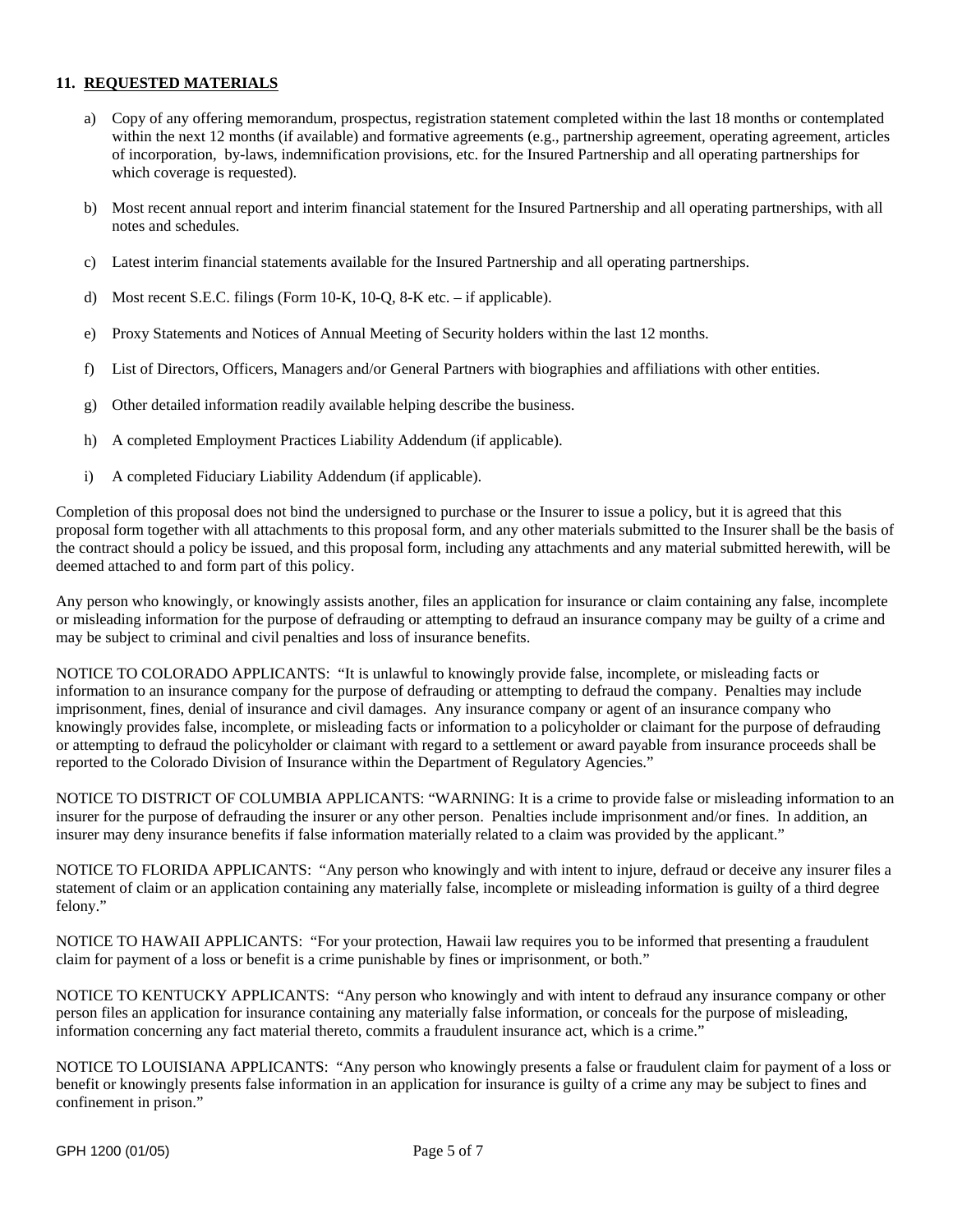NOTICE TO MAINE APPLICANTS: "It is a crime to knowingly provide false, incomplete or misleading information to an insurance company for the purpose of defrauding the company. Penalties may include imprisonment, fines or denial of insurance benefits."

**NOTICE TO MISSOURI APPLICANTS: "Applicant acknowledges that this policy contains defense within limits. Defense within limits means that any "defense costs" paid under this policy will reduce and may completely exhaust the available limits of insurance. "Defense costs" include reasonable and necessary fees, costs and expenses resulting from the investigation and defense of a claim, but excluding salaries of officers and employees of the insurer. Should the limits of insurance be exhausted by "defense costs", the insured shall be liable for any further defense costs and damages.** 

NOTICE TO NEW JERSEY APPLICANTS: "Any person who includes any false or misleading information on an application for an insurance policy is subject to criminal and civil penalties."

NOTICE TO NEW MEXICO APPLICANTS: "Any person who knowingly presents a false or fraudulent claim for payment of a loss or benefit or knowingly presents false information in an application for insurance is guilty of a crime and may be subject to civil and criminal penalties."

NOTICE TO NEW YORK APPLICANTS: "Any person who knowingly and with intent to defraud any insurance company or other person files an application for insurance or statement of claim containing false information, or conceals for the purpose of misleading, information concerning any fact material thereto, commits a fraudulent insurance act, which is a crime, and shall also be subject to a civil penalty not to exceed \$5,000 and the stated value of the claim for each such violations."

NOTICE TO OHIO APPLICANTS: "Any person who, with intent to defraud or knowing that he is facilitating fraud against an insurer, submits an application or files a claim containing false or deceptive statement is guilty of insurance fraud."

NOTICE TO OKLAHOMA APPLICANTS: "WARNING: Any person who knowingly, and with intent to injure, defraud or deceive any insurer, makes any claim for the proceeds of an insurance policy containing any false, incomplete or misleading information is guilty of a felony."

NOTICE TO PENNSYLVANIA APPLICANTS: "Any person knowingly and with intent to defraud any insurance company or other person files an application for insurance or statement of claim containing any materially false information or conceals for the purpose of misleading, information concerning any fact material thereto, commits a fraudulent insurance act, which is a crime and subjects such person to criminal and civil penalties."

NOTICE TO TENNEESEE AND VIRGINIA APPLICANTS: "It is a crime to knowingly provide false, incomplete or misleading information to an insurance company for the purpose of defrauding the insurer. Penalties include imprisonment, fines and denial of insurance benefits."

The undersigned authorized Insured General Partners(s) of an Insured Partnership represents that the statements set forth herein are true. The undersigned authorized Insured General Partner(s) agrees that if the information supplied on this proposal form changes between the date of this proposal form and the inception date of the policy, he/she (undersigned) will immediately notify the Insurer of such changes, and the Insurer may withdraw or modify any outstanding quotations and/or agreements to bind the insurance.

The Insured Partnership and the Insured General Partner(s) agree that the statements made in this proposal form are the representations of Insured Partnership and the Insured General Partner(s) and that they shall be deemed material to the acceptance of the risk or the hazard assumed by the Insurer under this policy and that this policy is issued in reference upon the truth of such representations.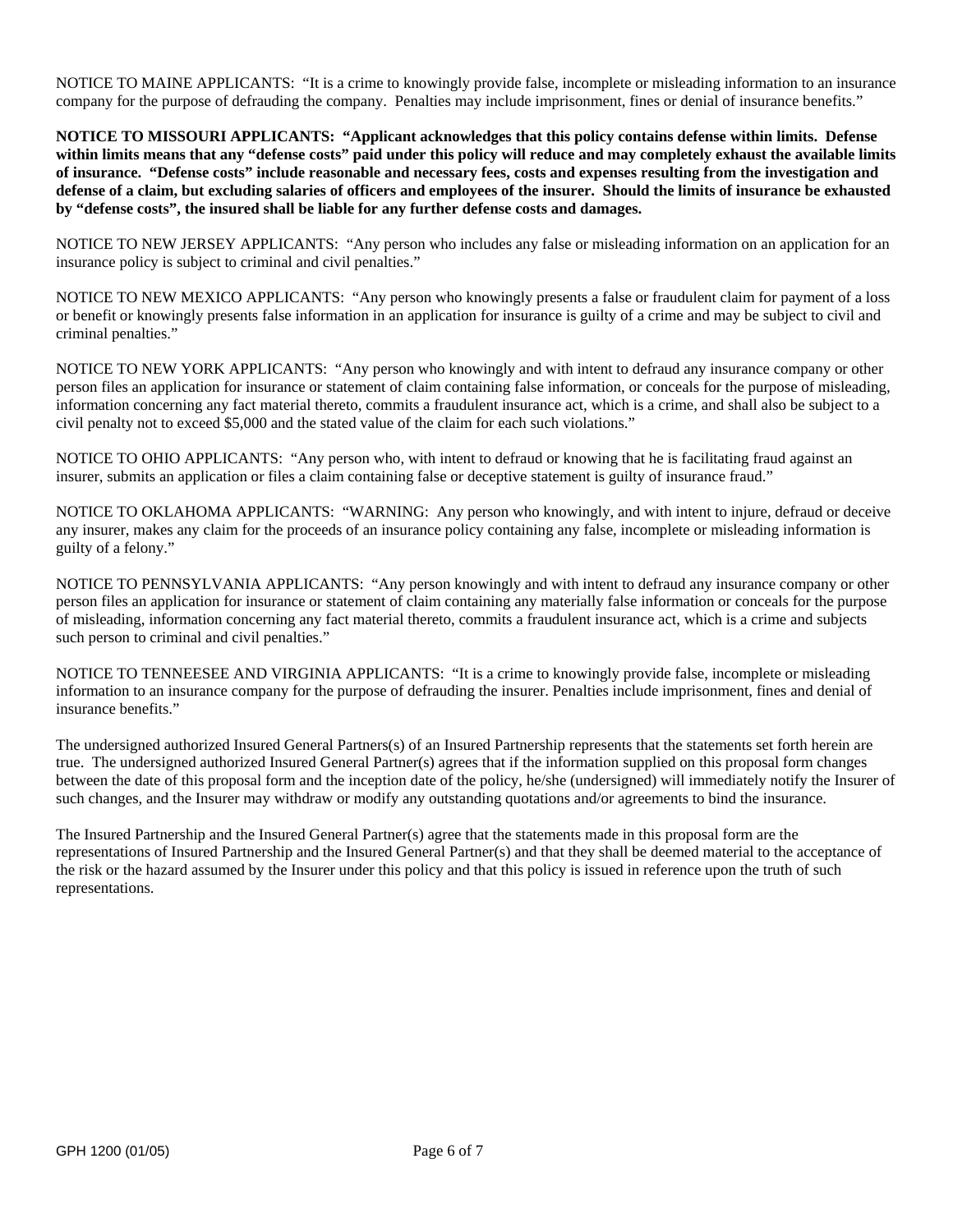The proposal form must be signed by the Chief Executive Officer, President or highest-ranking executive officer of the Insured Partnership.

| Chief Executive Officer (or highest-ranking executive officer) | Date |
|----------------------------------------------------------------|------|
| Print Name                                                     |      |
|                                                                |      |
| Producer Address                                               |      |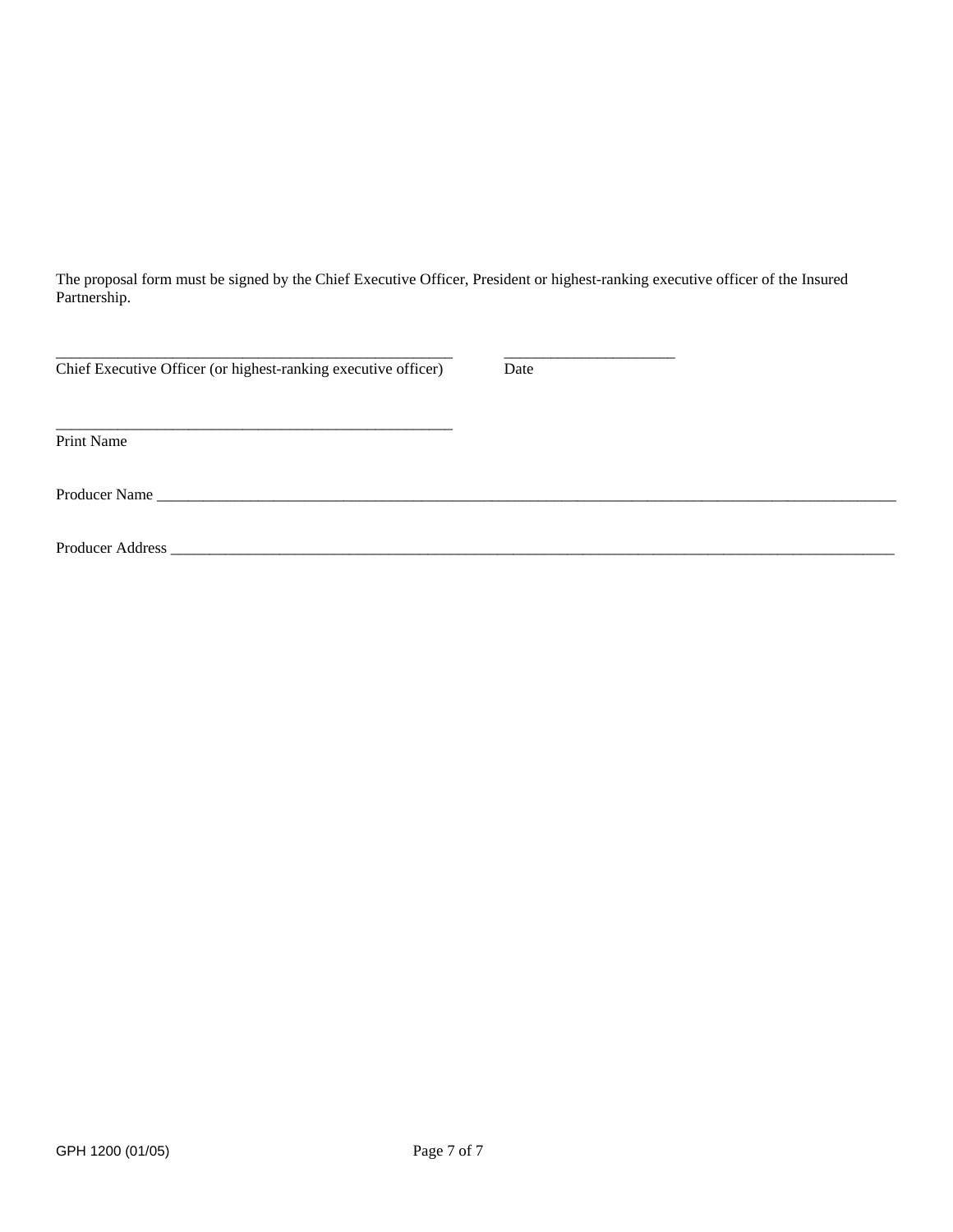

# **EMPLOYMENT PRACTICES LIABILITY ADDENDUM TO GENERAL PARTNERSHIP LAIBILITY INSURANCE PROPOSAL**

(THIS IS A PROPOSAL FOR CLAIMS MADE INSURANCE)

NOTICE: THIS INSURANCE PROVIDES THAT THE LIMIT OF LIABILITY AVAILABLE TO PAY JUDGEMENTS OR SETTLEMENTS SHALL BE REDUCED BY DEFENSE COSTS, CHARGES, AND EXPENSES. FURTHER NOTE THAT SUCH DEFENSE COSTS, CHARGES AND EXPENSES SHALL BE APPLIED AGAINST THE APPLICABLE DEDUCTIBLE(S)/RETENTION(S).

|    | 2. Total number of Full-Time Employees: __________<br>Part-Time Employees: __________<br>Non U.S. Employees: __________<br>Union Employees: _____________                                      |
|----|------------------------------------------------------------------------------------------------------------------------------------------------------------------------------------------------|
|    | How many of these employees are located in the following states:<br>CA ______ NY _____ TX _____ FL _____                                                                                       |
|    | 3. Total number of employees with annual salaries in excess of \$50,000: ______                                                                                                                |
|    | How many of these employees have annual salaries in excess of \$100,000?                                                                                                                       |
| 4. | Does the Insured Partnership have a formal human resources/personnel department? YES ______ NO _____                                                                                           |
|    | Do you use an employment application for all job applicants? YES ______ NO _____                                                                                                               |
|    | Have you established an at-will employment agreement? YES _____ NO _____                                                                                                                       |
|    | Are employment policies and procedures periodically reviewed by labor relations or outside legal counsel?                                                                                      |
|    | Do you have a labor relations counsel? YES ______ NO _____                                                                                                                                     |
|    | 5. Is the Insured Partnership involved in any labor/union negotiations or collective bargaining activities?                                                                                    |
| 6. | Does the Insured Partnership have a written procedure for hiring and firing employees?<br>YES ________ NO _______ If YES, please attach a copy.                                                |
| 7. | Does the Insured Partnership have a written procedure for reviewing the performance of employees?<br>YES _________ NO _______ If YES, please attach a copy and all pertinent forms.            |
|    | 8. Does the Insured Partnership have a clear procedure for employees to report sexual harassment and other employee-<br>related complaints? YES ______ NO ______ If YES, please attach a copy. |
|    | 9. Does a lawyer or human resource person review involuntary employment terminations prior to termination of an<br>employee? YES ______ NO _____                                               |
|    | 10. Has there been a reduction of employees in the past twelve (12) months? YES _____ NO _____<br>If YES, what percentage? ________%                                                           |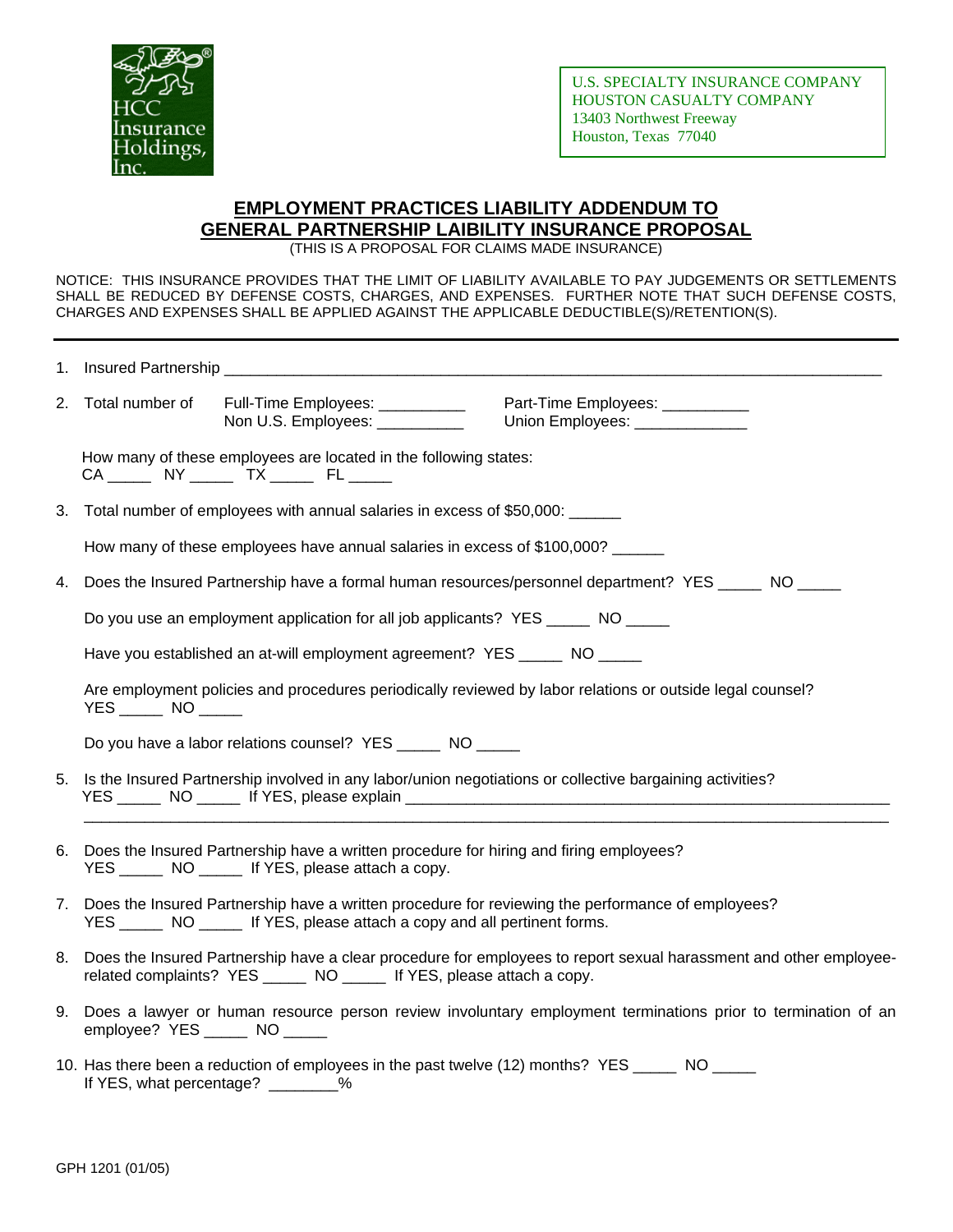|                          | 11. Is a reduction of employees anticipated in the next twelve (12) months? YES |  |
|--------------------------|---------------------------------------------------------------------------------|--|
| If YES, what percentage? |                                                                                 |  |

12. How many employees left employment in each of the past three (3) years? If there were no terminations in a particular year, please write the word "none."

\_\_\_\_\_ \_\_\_\_\_\_\_\_\_\_\_\_\_\_\_\_\_\_\_\_\_\_ \_\_\_\_\_\_\_\_\_\_\_\_\_\_\_\_\_\_\_\_\_\_

Year Voluntary (Quit/Retired) Involuntary (terminated by Insured Partnership) \_\_\_\_\_ \_\_\_\_\_\_\_\_\_\_\_\_\_\_\_\_\_\_\_\_\_\_ \_\_\_\_\_\_\_\_\_\_\_\_\_\_\_\_\_\_\_\_\_\_

- 13. Does the Insured Partnership have any formal written compliance program as to the Americans with Disabilities Act? YES \_\_\_\_\_\_\_ NO \_\_\_\_\_\_
- 14. Has any claim been made (including EEOC), or is any claim now pending against the Insured Partnership, or any person proposed for insurance in the capacity of either Director, Manager, Officer, General Partner or employee of the Insured Partnership, based upon or attributable to discrimination, wrongful termination or sexual harassment? \_\_\_\_\_ NONE \_\_\_\_\_ NONE EXCEPT FOR \_\_\_\_\_\_\_\_\_\_\_\_\_\_\_\_\_\_\_\_\_\_\_\_\_\_\_\_\_\_\_\_\_\_\_\_\_\_\_\_\_\_\_\_\_\_\_\_\_\_\_\_\_\_\_\_\_\_

 $\Box$ \_\_\_\_\_\_\_\_\_\_\_\_\_\_\_\_\_\_\_\_\_\_\_\_\_\_\_\_\_\_\_\_\_\_\_\_\_\_\_\_\_\_\_\_\_\_\_\_\_\_\_\_\_\_\_\_\_\_\_\_\_\_\_\_\_\_\_\_\_\_\_\_\_\_\_\_\_\_\_\_\_\_\_\_\_\_\_\_\_\_\_\_\_

15. After inquiry, is any person proposed for this insurance aware of any fact, circumstance or situation which may result in a claim against the Insured Partnership or any of its Directors, Managers, Officers, General Partners or employees based upon or attributable to discrimination, wrongful termination or sexual harassment? NONE NONE EXCEPT FOR

 $\overline{\phantom{a}}$  , and the set of the set of the set of the set of the set of the set of the set of the set of the set of the set of the set of the set of the set of the set of the set of the set of the set of the set of the s

## **IT IS AGREED THAT IF KNOWLEDGE OF ANY SUCH FACT, CIRCUMSTANCE OR SITUATION EXISTS, ANY CLAIM SUBSEQUENTLY ARISING THEREFROM SHALL BE EXCLUDED FROM COVERAGE UNDER THE PROPOSED INSURANCE.**

ALL REPRESENTATIONS SET FORTH IN THE MAIN PROPOSAL SHALL APPLY EQUALLY TO THIS ADDENDUM AND ANY COVERAGE ISSUED PURSUANT TO THIS ADDENDUM SHALL HAVE BEEN ISSUED ON THE BASIS OF EACH OF SUCH REPRESENTATIONS.

PLEASE ENCLOSE THE FOLLOWING:

Signed \_\_\_\_\_\_\_\_\_\_\_\_\_\_\_\_\_\_\_\_\_\_\_\_\_\_\_\_\_\_\_\_\_\_\_\_\_\_

(Must be Signed by Chairman of the Board or President or highest ranking executive officer)

A copy of the Insured Partnership's

Title \_\_\_\_\_\_\_\_\_\_\_\_\_\_\_\_\_\_\_\_\_\_\_\_\_\_\_\_\_\_\_\_\_\_\_\_\_\_\_\_

Personnel Manual Date \_\_\_\_\_\_\_\_\_\_\_\_\_\_\_\_\_\_\_\_\_\_\_\_\_\_\_\_\_\_\_\_\_\_\_\_\_\_\_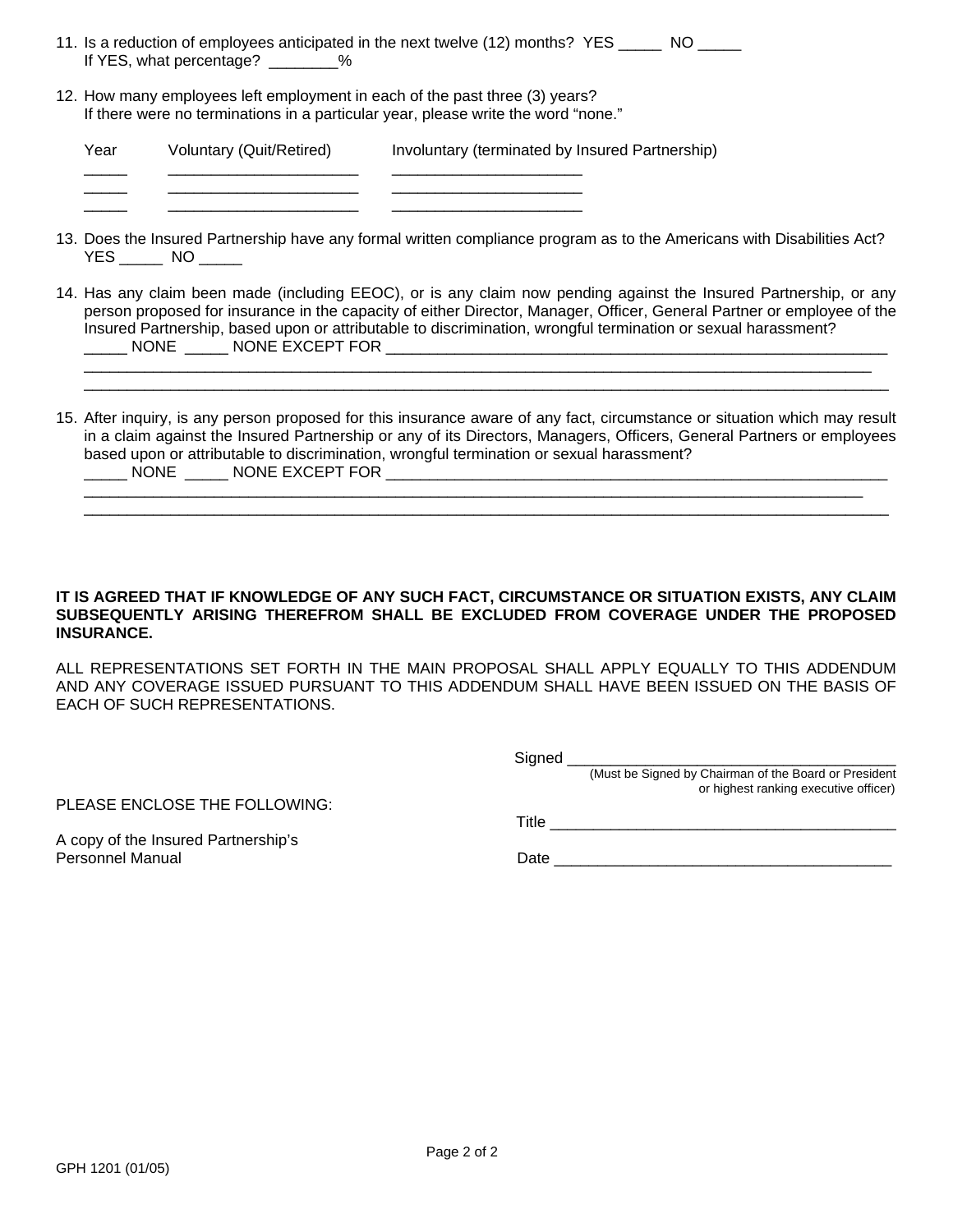

# **CORPORATE FIDUCIARY LIABILITY ADDENDUM TO GENERAL PARTNERSHIP LIABILITY INSURANCE PROPOSAL**

(THIS IS A PROPOSAL FOR CLAIMS MADE INSURANCE)

NOTICE: THIS INSURANCE PROVIDES THAT THE LIMIT OF LIABILITY AVAILABLE TO PAY JUDGEMENTS OR SETTLEMENTS SHALL BE REDUCED BY DEFENSE COSTS, CHARGES, AND EXPENSES. FURTHER NOTE THAT SUCH DEFENSE COSTS, CHARGES AND EXPENSES SHALL BE APPLIED AGAINST THE APPLICABLE DEDUCTIBLE(S)/RETENTION(S).

| 1. Sponsor Organization |  |
|-------------------------|--|
|                         |  |

- 2. Address \_\_\_\_\_\_\_\_\_\_\_\_\_\_\_\_\_\_\_\_\_\_\_\_\_\_\_\_\_\_\_\_\_\_\_\_\_\_\_\_\_\_\_\_\_\_\_\_\_\_\_\_\_\_\_\_\_\_\_\_\_\_\_\_\_\_\_\_\_\_\_\_\_\_\_\_\_\_\_
- 3. Complete the following for all Plans. Under INVESTMENT PROCEDURE, insert appropriate number:
	- 1) Custodial account, with investment discretion possessed by in-house trustee or sponsor;
	- 2) Custodial account, with investment discretion possessed by a financial institution and in-house trustee or sponsor;
	- 3) Custodial account, with a financial institution possessing full investment discretion;
	- 4) Not a custodial account, with investment discretion possessed entirely by in-house trustees;
	- 5) If there are any fully insured investments, please list the insurance company and the percentage of the assets invested;
	- 6) Other, please attach explanation.

| FULL NAME OF PLAN(S) | INVESTMENT YEAR<br>PROCEDURE CREATED | TOTAL<br><b>ASSETS</b> | <b>VESTED</b><br><b>BENEFITS</b> |
|----------------------|--------------------------------------|------------------------|----------------------------------|
| a.<br>b.             |                                      |                        |                                  |
| c.<br>d.             |                                      |                        |                                  |

\_\_\_\_\_\_\_\_\_\_\_\_\_\_\_\_\_\_\_\_\_\_\_\_\_\_\_\_\_\_\_\_\_\_\_\_\_\_\_\_\_\_\_\_\_\_\_\_\_\_\_\_\_\_\_\_\_\_\_\_\_\_\_\_\_\_\_\_\_\_\_\_\_\_\_\_\_\_\_\_\_\_\_\_\_\_\_\_

\_\_\_\_\_\_\_\_\_\_\_\_\_\_\_\_\_\_\_\_\_\_\_\_\_\_\_\_\_\_\_\_\_\_\_\_\_\_\_\_\_\_\_\_\_\_\_\_\_\_\_\_\_\_\_\_\_\_\_\_\_\_\_\_\_\_\_\_\_\_\_\_\_\_\_\_\_\_\_\_\_\_\_\_\_\_\_\_

\_\_\_\_\_\_\_\_\_\_\_\_\_\_\_\_\_\_\_\_\_\_\_\_\_\_\_\_\_\_\_\_\_\_\_\_\_\_\_\_\_\_\_\_\_\_\_\_\_\_\_\_\_\_\_\_\_\_\_\_\_\_\_\_\_\_\_\_\_\_\_\_\_\_\_\_\_\_\_\_\_\_\_\_\_\_\_\_

\_\_\_\_\_\_\_\_\_\_\_\_\_\_\_\_\_\_\_\_\_\_\_\_\_\_\_\_\_\_\_\_\_\_\_\_\_\_\_\_\_\_\_\_\_\_\_\_\_\_\_\_\_\_\_\_\_\_\_\_\_\_\_\_\_\_\_\_\_\_\_\_\_\_\_\_\_\_\_\_\_\_\_\_\_\_\_\_ \_\_\_\_\_\_\_\_\_\_\_\_\_\_\_\_\_\_\_\_\_\_\_\_\_\_\_\_\_\_\_\_\_\_\_\_\_\_\_\_\_\_\_\_\_\_\_\_\_\_\_\_\_\_\_\_\_\_\_\_\_\_\_\_\_\_\_\_\_\_\_\_\_\_\_\_\_\_\_\_\_\_\_\_\_\_\_\_

- 4. Have any plans requested, or do any plans contemplate filing a request for, a waiver of contributions? Yes No If YES, please give details \_\_\_\_\_\_\_\_\_\_\_\_\_\_\_\_\_\_\_\_\_\_\_\_\_\_\_\_\_\_\_\_\_\_\_\_\_\_\_\_\_\_\_\_\_\_\_
- 5. Do any plans intend to merge within the next twelve months?  $\Box$  Yes  $\Box$  No If YES, please give details  $\Box$
- 6. Have any plans filed for, or do any plans contemplate, termination?  $\Box$  Yes  $\Box$  No If YES, please give details  $\_\_\_\_\_\_\_\_\_\_\_\_\_\_\_$
- 7. Are all plans adequately funded in accordance with the Employee Retirement Income Security Act of 1974 ("ERISA") as amended and attested to by an actuary?  $\Box$  Yes  $\Box$  No If NO, please give details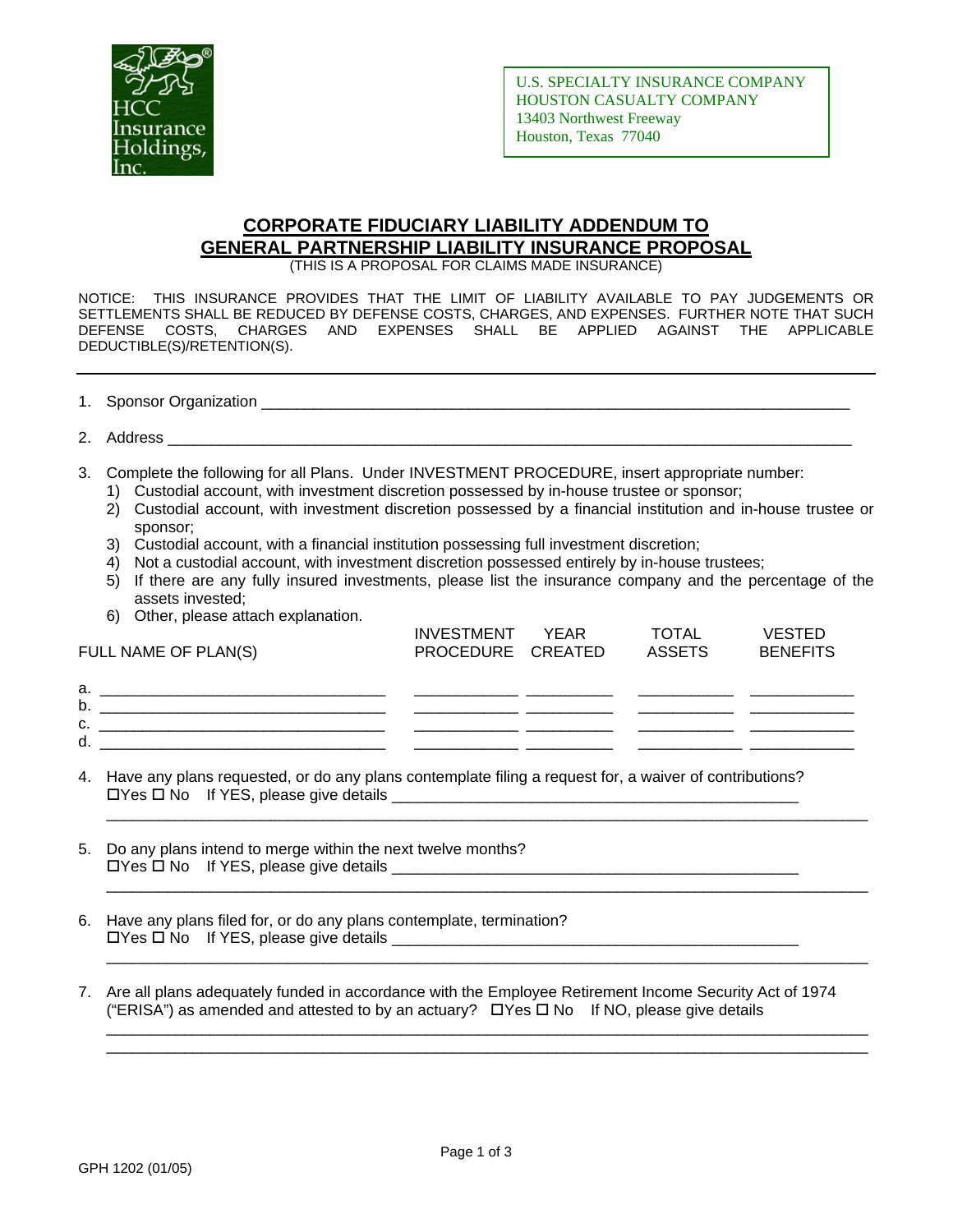- - a. Enrolled Actuary \_\_\_\_\_\_\_\_\_\_\_\_\_\_\_\_\_\_\_\_\_\_\_\_\_\_\_\_\_\_\_\_\_\_\_\_\_\_\_\_\_\_\_\_\_\_\_\_\_\_\_\_ \_\_\_\_\_\_\_\_\_\_\_\_\_\_\_\_
	- b. Independent Investment Manager(s) \_\_\_\_\_\_\_\_\_\_\_\_\_\_\_\_\_\_\_\_\_\_\_\_\_\_\_\_\_\_\_\_\_\_\_\_ \_\_\_\_\_\_\_\_\_\_\_\_\_\_\_
	- c. C.P.A. \_\_\_\_\_\_\_\_\_\_\_\_\_\_\_\_\_\_\_\_\_\_\_\_\_\_\_\_\_\_\_\_\_\_\_\_\_\_\_\_\_\_\_\_\_\_\_\_\_\_\_\_\_\_\_\_\_\_\_\_ \_\_\_\_\_\_\_\_\_\_\_\_\_\_\_
	- d. Legal Counsel \_\_\_\_\_\_\_\_\_\_\_\_\_\_\_\_\_\_\_\_\_\_\_\_\_\_\_\_\_\_\_\_\_\_\_\_\_\_\_\_\_\_\_\_\_\_\_\_\_\_\_\_\_\_ \_\_\_\_\_\_\_\_\_\_\_\_\_\_\_
- 9. Does the applicant have an Employee Stock Ownership Plan?  $\Box$  Yes  $\Box$  No If so:
	- a. What is the Applicant's total number of common shares/partnership units outstanding?\_\_\_\_\_\_\_\_\_\_
	- b. What is the total number of shartes/units owned by the ESOP?
	- c. Who votes the shares held by the ESOP?
	- d. How and when can the Applicant's employees "cash out"? Does the sponsor company offer to "buyback" the shares and at what price?

\_\_\_\_\_\_\_\_\_\_\_\_\_\_\_\_\_\_\_\_\_\_\_\_\_\_\_\_\_\_\_\_\_\_\_\_\_\_\_\_\_\_\_\_\_\_\_\_\_\_\_\_\_\_\_\_\_\_\_\_\_\_\_\_\_\_\_\_\_\_\_\_\_\_\_\_\_\_\_\_\_\_\_\_

- e. Where the assets of the Applicant's plan valued by an independent third party?  $\Box$  Yes  $\Box$  No If "Yes", please attach the most recent valuation report along with the prior valuation.
- 10. Does any Defined Contribution/401(k) Plan include company stock? DYes D No If so;
	- a. What percentage of plan assits are invested in company stock? \_\_\_\_\_\_\_\_
	- b. Are the plan's holdings a result of:  $\Box(a)$  matching contributions by the employer,  $\Box(b)$  purchase of company shares by an independent fiduciary, or  $\Box(c)$  a directive investment by the plan participant?
	- c. Does the plan require any elective employee contributions be invested in company stock?  $\Box$ Yes  $\Box$ No If yes, provide details.
	- d. Does the company match employee contributions?  $\Box$  Yes  $\Box$  No With company stock?  $\Box$  Yes  $\Box$  No If matched in company stock, are there any restrictions on the disposition of the match?  $\Box$  Yes  $\Box$  No If yes, provide details.
	- e. Are there any restrictions on the disposition of company stock held in the plans?  $\Box$  Yes  $\Box$  No If yes, provide details.
	- **f.** Does the company limit the amount of stock an employee can have in the 401(k)?  $\Box$  Yes  $\Box$  No If yes, describe.
- 11. Are there any known violations of ERISA? Yes No If YES, please give details \_\_\_\_\_\_\_\_\_\_\_\_\_\_\_\_\_\_\_\_\_\_\_\_\_\_\_\_\_\_\_\_\_\_\_\_\_\_\_\_\_\_\_\_\_\_\_
- 12. Has there been or is there now pending any claims or suits against the plans, fiduciaries or Sponsor Organization proposed for this insurance in their fiduciary capacities? Yes No If YES, please give details \_\_\_\_\_\_\_\_\_\_\_\_\_\_\_\_\_\_\_\_\_\_\_\_\_\_\_\_\_\_\_\_\_\_\_\_\_\_\_\_\_\_\_\_\_\_\_ \_\_\_\_\_\_\_\_\_\_\_\_\_\_\_\_\_\_\_\_\_\_\_\_\_\_\_\_\_\_\_\_\_\_\_\_\_\_\_\_\_\_\_\_\_\_\_\_\_\_\_\_\_\_\_\_\_\_\_\_\_\_\_\_\_\_\_\_\_\_\_\_\_\_\_\_\_\_\_\_\_\_\_\_\_\_\_\_
- 13. Does any prospective insured have knowledge or information of any act, error or omission which might give rise to a claim under the proposed insurance?  $\Box$  Yes  $\Box$  No If YES, please give details  $\Box$

\_\_\_\_\_\_\_\_\_\_\_\_\_\_\_\_\_\_\_\_\_\_\_\_\_\_\_\_\_\_\_\_\_\_\_\_\_\_\_\_\_\_\_\_\_\_\_\_\_\_\_\_\_\_\_\_\_\_\_\_\_\_\_\_\_\_\_\_\_\_\_\_\_\_\_\_\_\_\_\_\_\_\_\_\_\_\_\_

\_\_\_\_\_\_\_\_\_\_\_\_\_\_\_\_\_\_\_\_\_\_\_\_\_\_\_\_\_\_\_\_\_\_\_\_\_\_\_\_\_\_\_\_\_\_\_\_\_\_\_\_\_\_\_\_\_\_\_\_\_\_\_\_\_\_\_\_\_\_\_\_\_\_\_\_\_\_\_\_\_\_\_\_\_\_\_\_

\_\_\_\_\_\_\_\_\_\_\_\_\_\_\_\_\_\_\_\_\_\_\_\_\_\_\_\_\_\_\_\_\_\_\_\_\_\_\_\_\_\_\_\_\_\_\_\_\_\_\_\_\_\_\_\_\_\_\_\_\_\_\_\_\_\_\_\_\_\_\_\_\_\_\_\_\_\_\_\_\_\_\_\_\_\_\_\_

14. Is any person or entity serving in any capacity for the plans in violation of Section 411 of ERISA?  $\Box$  Yes  $\Box$  No If YES, please give details  $\Box$ 

8. NAME OF: YEARS EMPLOYED